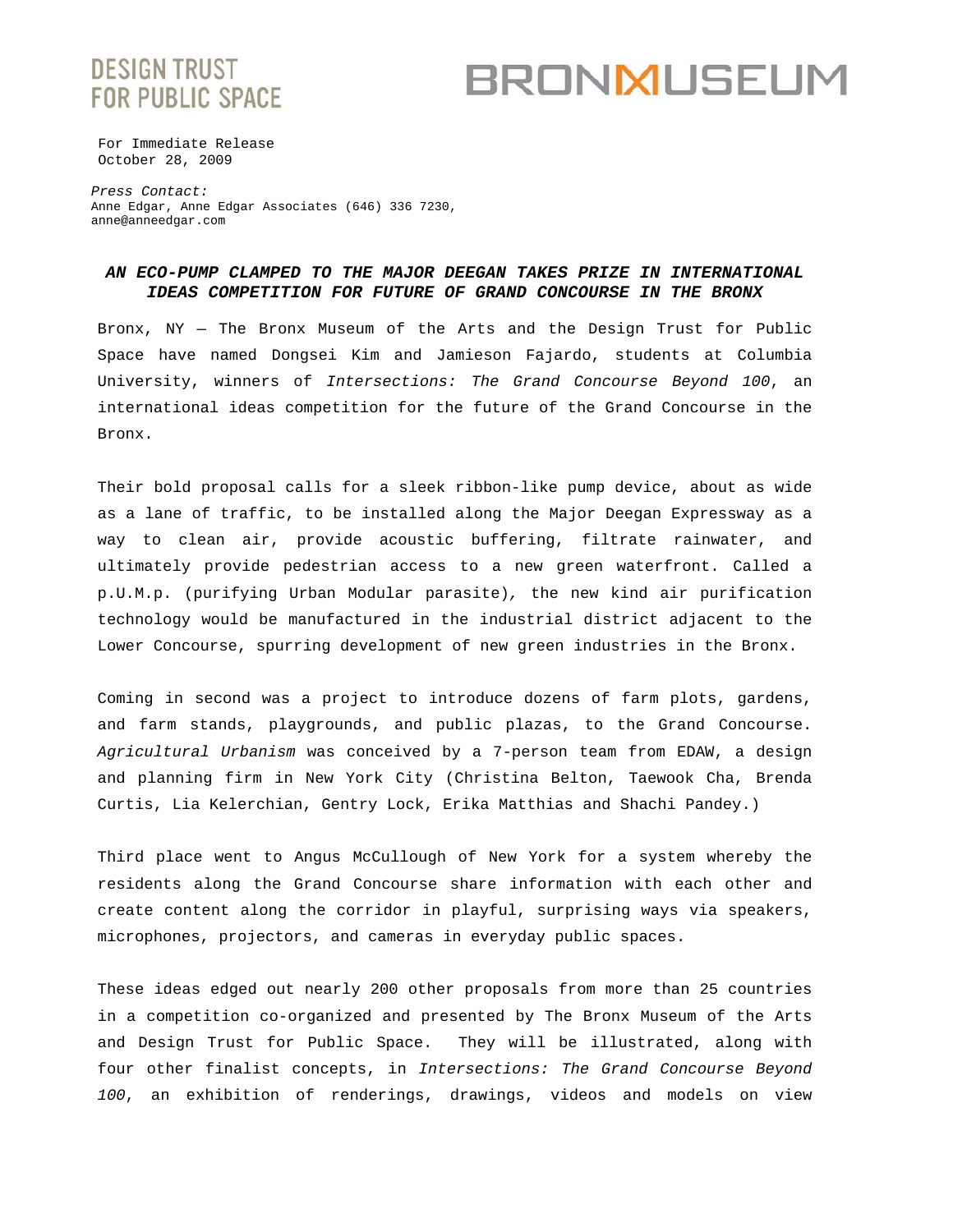through January 3, 2010 at The Bronx Museum of the Arts, 1040 Grand Concourse at 165<sup>th</sup> Street.

"These bold new visions may look like science fiction—but in fact they are glimpses of the urban future, based upon the existing character of the Grand Concourse—and are feasible given evolving technology and urban planning," says Holly Block, director, The Bronx Museum of the Arts. "Altogether, they suggest that the Grand Concourse has the potential to become the city's most adventurous and livable urban experiment."

 "Altogether, the pervasive assessment running through the proposals is that the Grand Concourse should be transformed from a thoroughfare for cars into a dynamic new public space for people with separate strands for transportation modes and activities," says Deborah Marton, executive director, Design Trust for Public Space.

Other finalists were Vincent Lavergne, Jeremy Nadau, Mathieu Lavergne, and Remi Mendes of Nadau Lavergne Architects, Antony, France; Jason Austin and Aleksandr Mergold, Philadelphia, PA; Christopher Ryan, Harvard University, Cambridge, MA; and Emily Osgood, Alejandra Diaz, Laura Keller, Megan Gibbons, and Lisa Woodley of MISI Company and Itir Sonuparlak, Columbia University, New York, NY.

### *Jury*

Members of the jury for the *Intersections* competition are *Stan Allen*, Stan Allen Architect / Dean, Princeton University School of Architecture; *Carlos Brillembourg*, Brillembourg Architects; *Belmont Freeman*, Belmont Freeman Architects; *Sam Goodman,* Office of Bronx Borough President; *Anthony Greene*, The Bronx County Historical Society; *Dr. Clara Rodriguez***,** Dept. of Sociology and Anthropology, Fordham University; *Tim Rollins*, Artist, Founder of Kids of Survival (K.O.S.); *Wilhelm Ronda*, Office of Bronx Borough President; *Galia Solomonoff*, Solomonoff Architecture Studio; *Susan Szenasy*, Editor-in-Chief, *Metropolis*; and *TATS CRU*, Bronx-based professional muralists.

#### *Sponsorship*

*Intersections: The Grand Concourse Beyond 100* is made possible by J. Ira and Nicki Harris Family Foundation, Graham Foundation for Advanced Studies in the Fine Arts, Team Electric, F.J Sciame Construction, Jane Wesman and Don Savelson, Cauldwell Wingate, Design Trust for Public Space, and Weidlinger Associates.